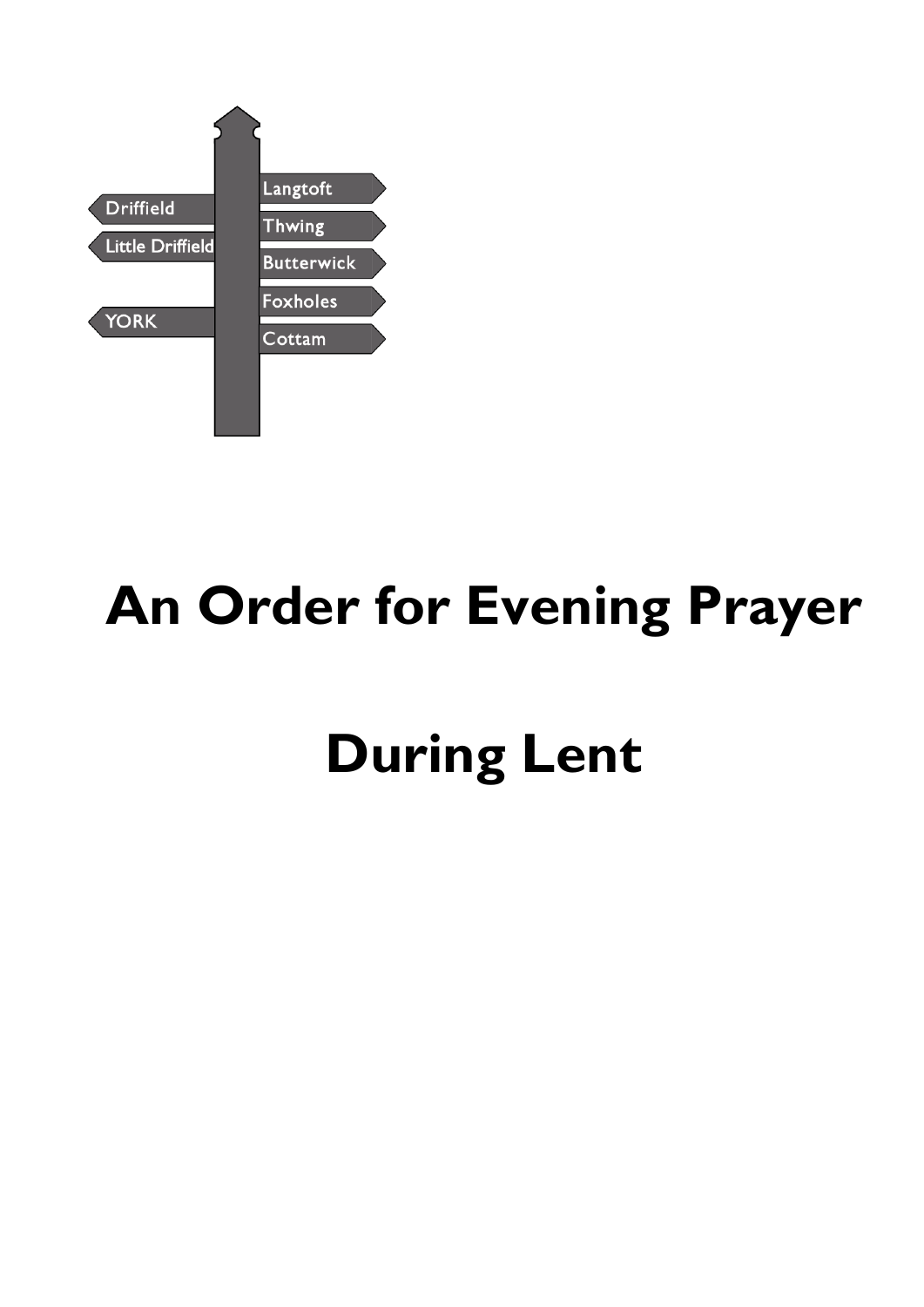# **Preparation**

O God, make speed to save us.

*All* **O Lord, make haste to help us.**

Hear our voice, O Lord, according to your faithful love, *All* **according to your judgement give us life.**

> Blessed are you, Lord God of our salvation, to you be glory and praise for ever. In the darkness of our sin you have shone in our hearts to give the light of the knowledge of the glory of God in the face of Jesus Christ. Open our eyes to acknowledge your presence, that freed from the misery of sin and shame we may grow into your likeness from glory to glory. Blessed be God, Father, Son and Holy Spirit.

### *All* **Blessed be God for ever.**

Lord Jesus, think on me, and purge away my sin; from earthborn passions set me free, and make me pure within.

Lord Jesus, think on me with many a care opprest; let me thy loving servant be, and taste thy promised rest.

Lord Jesus, think on me, nor let me go astray; through darkness and perplexity point thou the heavenly way.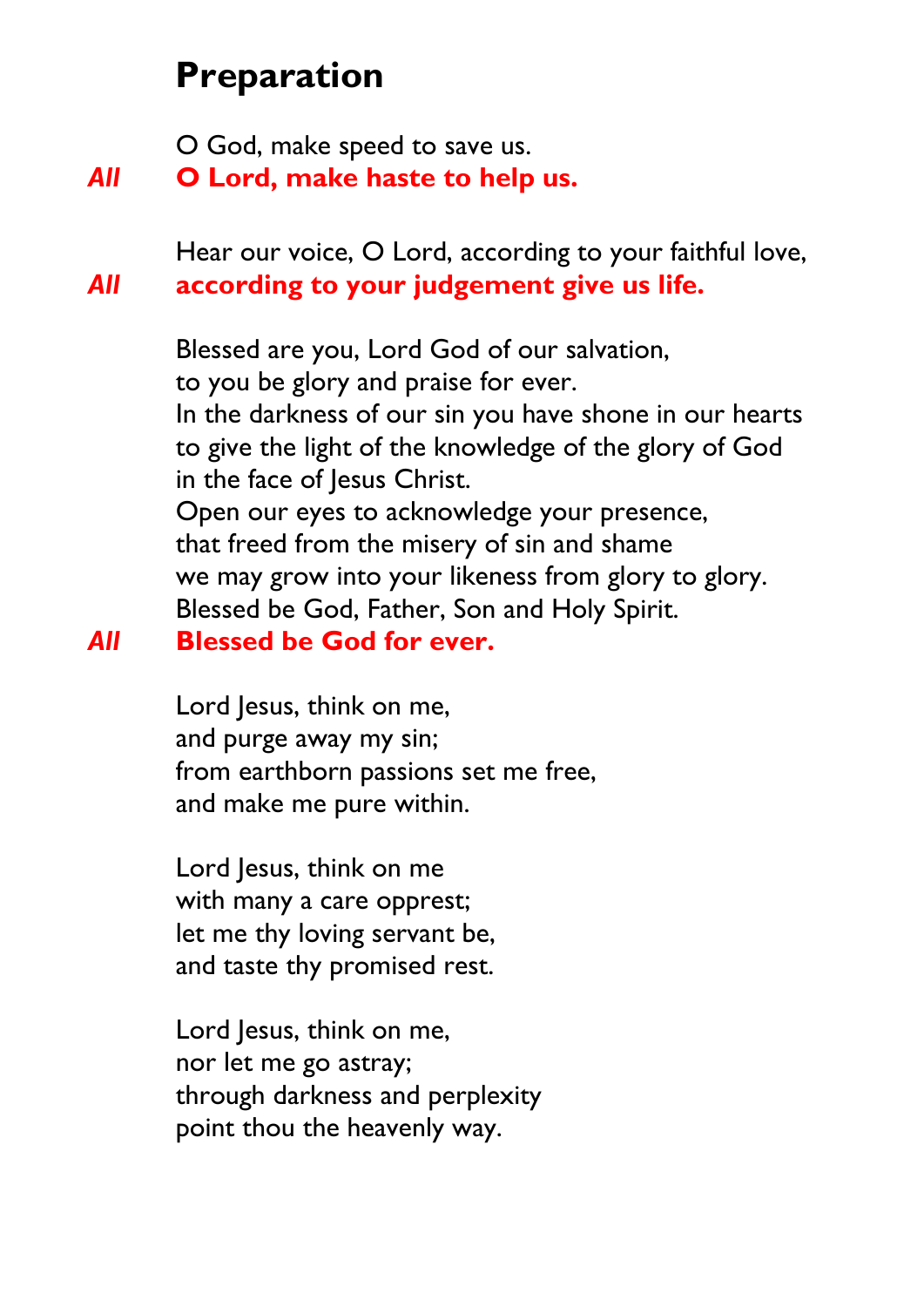Lord Jesus, think on me, that, when the flood is past, I may the eternal brightness see, and share thy joy at last.

*George the Sinner, tr: A W Chatfield (Tune: SM)*

## *This opening prayer may be said*

That this evening may be holy, good and peaceful, let us pray with one heart and mind.

#### *Silence is kept.*

As our evening prayer rises before you, O God, so may your mercy come down upon us to cleanse our hearts and set us free to sing your praise now and for ever.

*All* **Amen.**

# **The Word of God**

*Psalmody The appointed psalmody is said.*

*Each psalm or group of psalms may end with*

*All* **Glory to the Father and to the Son and to the Holy Spirit; as it was in the beginning is now and shall be for ever. Amen.**

> *If there are two Scripture readings, the first may be read here, or both may be read after the canticle.*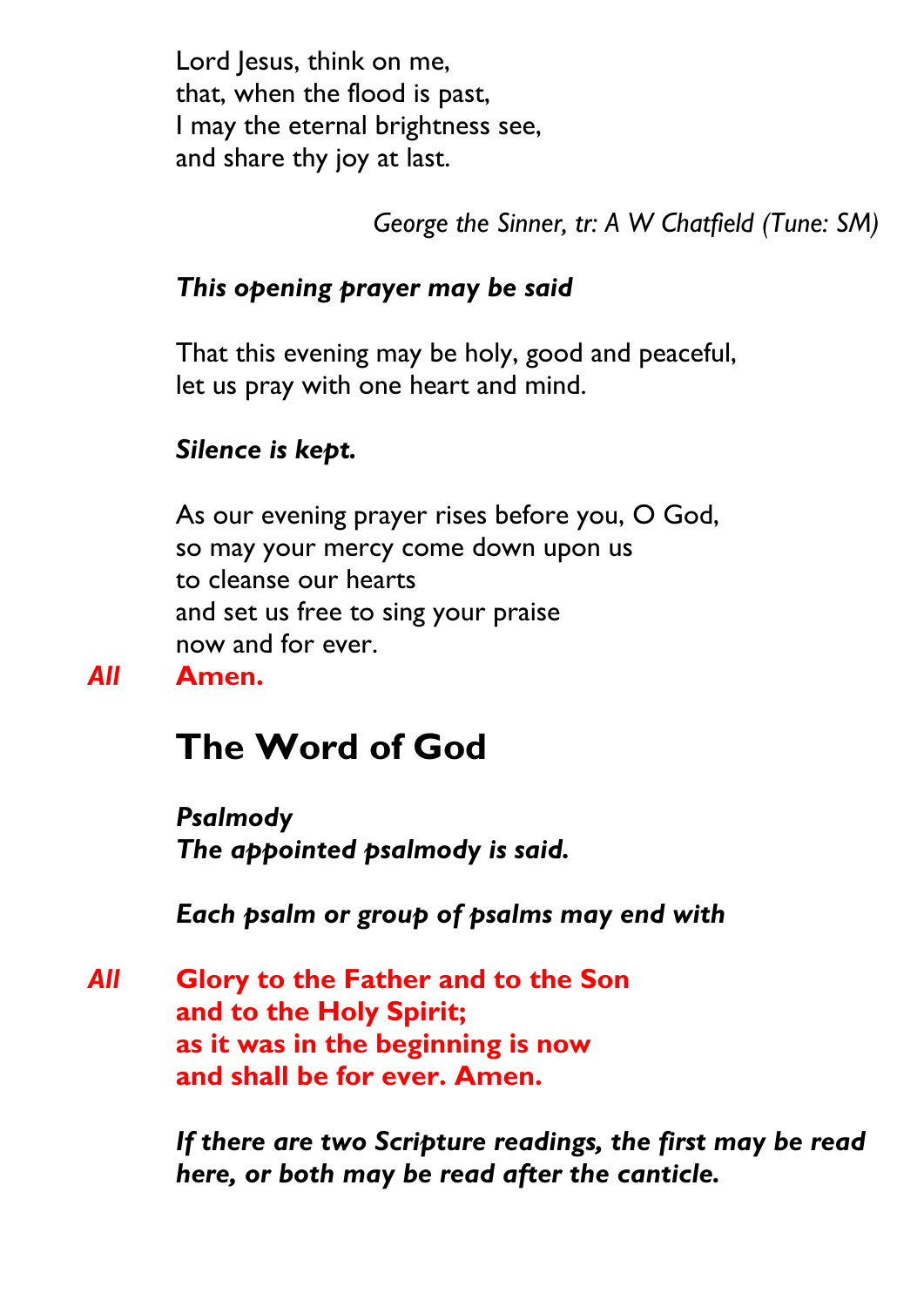### *Canticle*

# *All* **Christ committed no sin, no guile was found on his lips.**

- 1 Christ suffered for you, leaving you an example, that you should follow in his steps.
- 2 He committed no sin, no guile was found on his lips, when he was reviled, he did not revile in turn.
- 3 When he suffered, he did not threaten, but he trusted himself to God who judges justly.
- 4 Christ himself bore our sins in his body on the tree, that we might die to sin and live to righteousness.
- 5 By his wounds, you have been healed, for you were straying like sheep, • but have now returned to the shepherd and guardian of your souls.

*1 Peter 2.21b–25*

- *All* **Glory to the Father and to the Son and to the Holy Spirit; as it was in the beginning is now and shall be for ever. Amen.**
- *All* **Christ committed no sin, no guile was found on his lips.**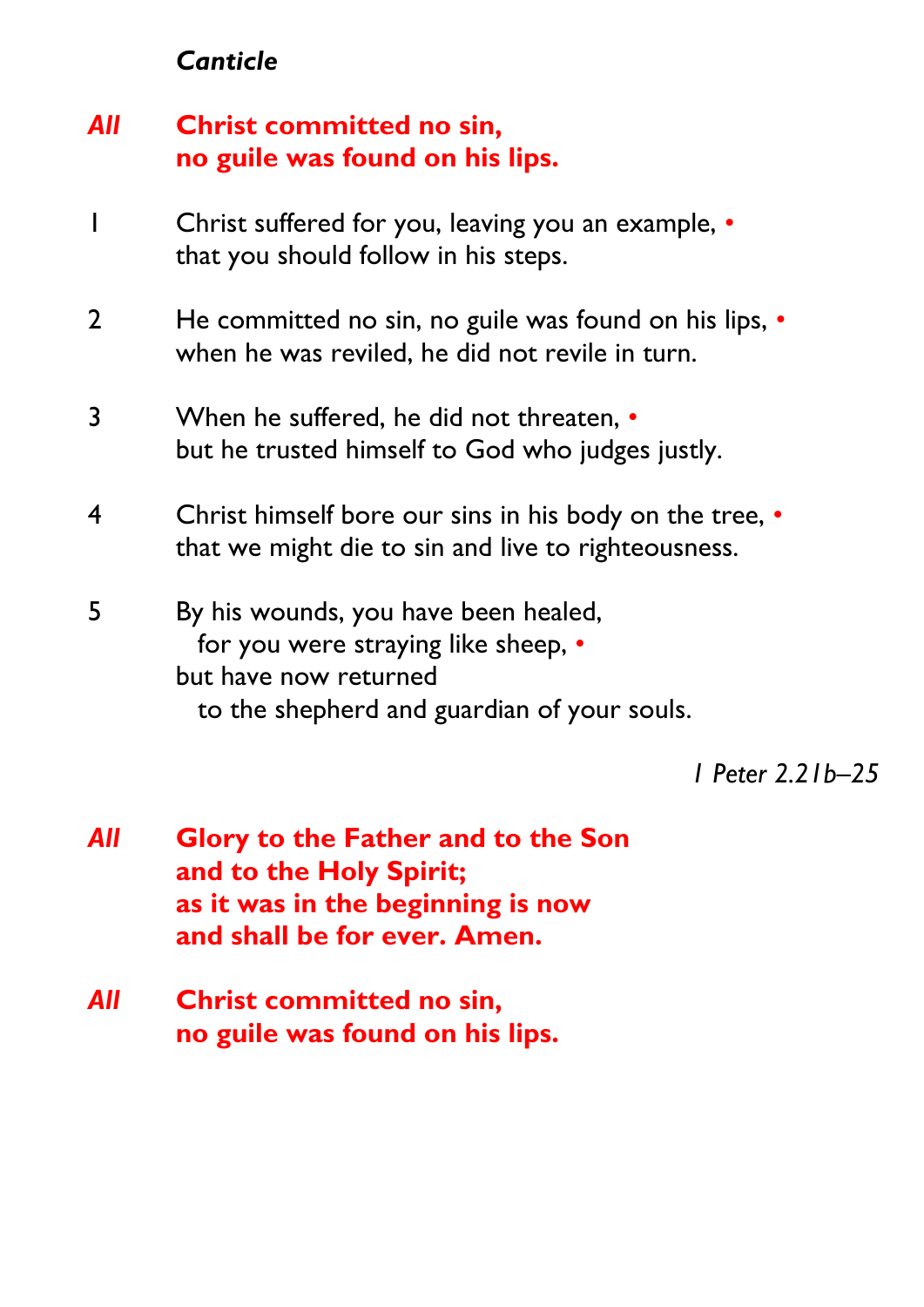# *Scripture Reading*

*One or more readings appointed for the day are read.*

*The reading(s) may be followed by a time of silence.*

# *A suitable song or chant, or a responsory in this or another form, may follow*

Forsake me not, O Lord; be not far from me, O my God.

- *All* **Forsake me not, O Lord; be not far from me, O my God.** Make haste to help me, O Lord of my salvation. *All* **Be not far from me, O my God.**
- Glory to the Father and to the Son and to the Holy Spirit.
- *All* **Forsake me not, O Lord; be not far from me, O my God.**

*from Psalm 38*

# *Gospel Canticle*

# *Refrain:*

# *All* **Come, let us return to the Lord, for our God will richly pardon.**

- 1 My soul proclaims the greatness of the Lord, my spirit rejoices in God my Saviour; • he has looked with favour on his lowly servant.
- 2 From this day all generations will call me blessed; the Almighty has done great things for me and holy is his name.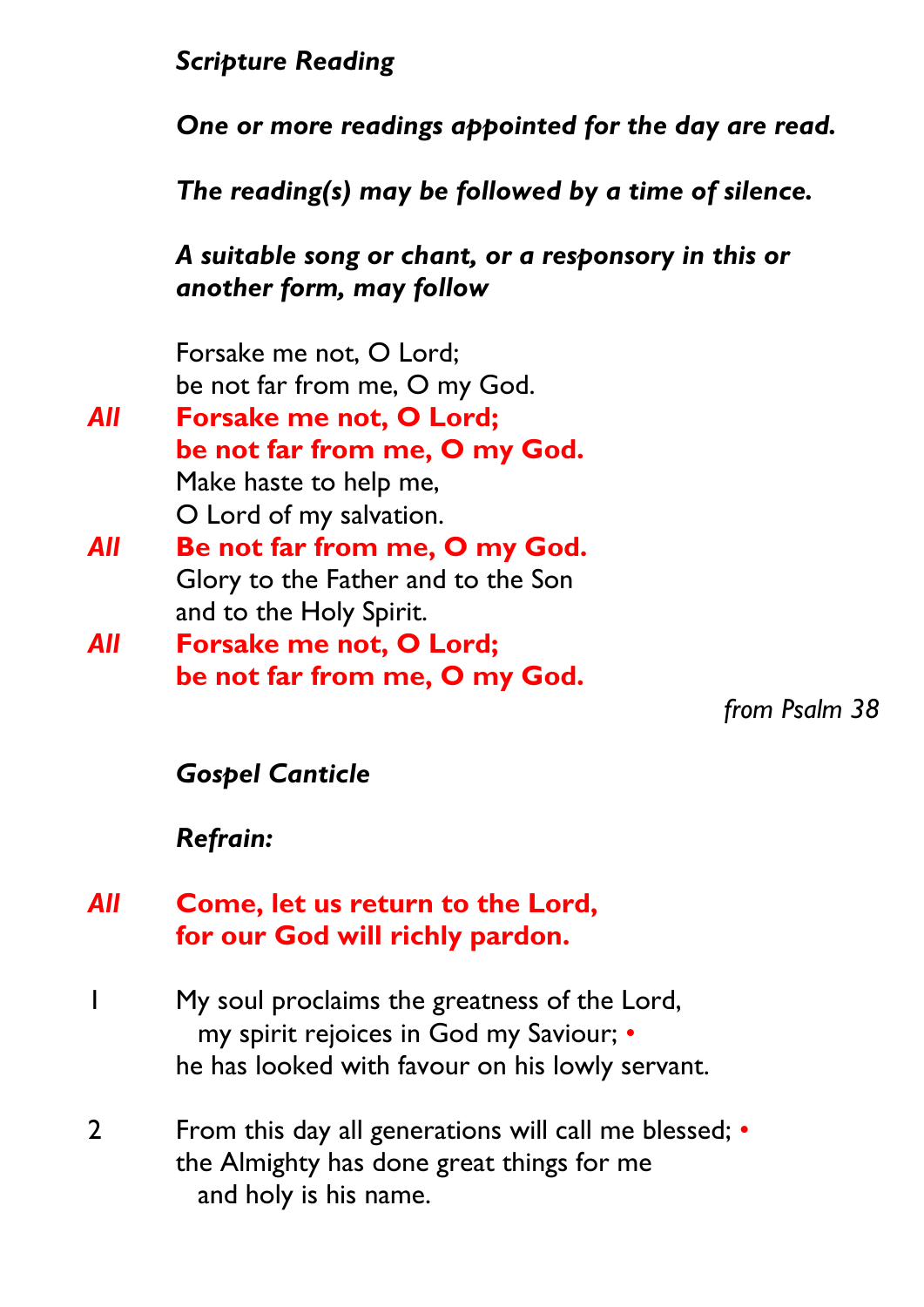| 3   | He has mercy on those who fear him, .<br>from generation to generation.                                                                   |              |
|-----|-------------------------------------------------------------------------------------------------------------------------------------------|--------------|
| 4   | He has shown strength with his arm $\bullet$<br>and has scattered the proud in their conceit,                                             |              |
| 5   | Casting down the mighty from their thrones •<br>and lifting up the lowly.                                                                 |              |
| 6   | He has filled the hungry with good things •<br>and sent the rich away empty.                                                              |              |
| 7   | He has come to the aid of his servant Israel, $\cdot$<br>to remember his promise of mercy,                                                |              |
| 8   | The promise made to our ancestors, •<br>to Abraham and his children for ever.                                                             | Luke 1.46-55 |
| All | <b>Glory to the Father and to the Son</b><br>and to the Holy Spirit;<br>as it was in the beginning is now<br>and shall be for ever. Amen. |              |
| All | <b>Come, let us return to the Lord,</b>                                                                                                   |              |

**for our God will richly pardon.**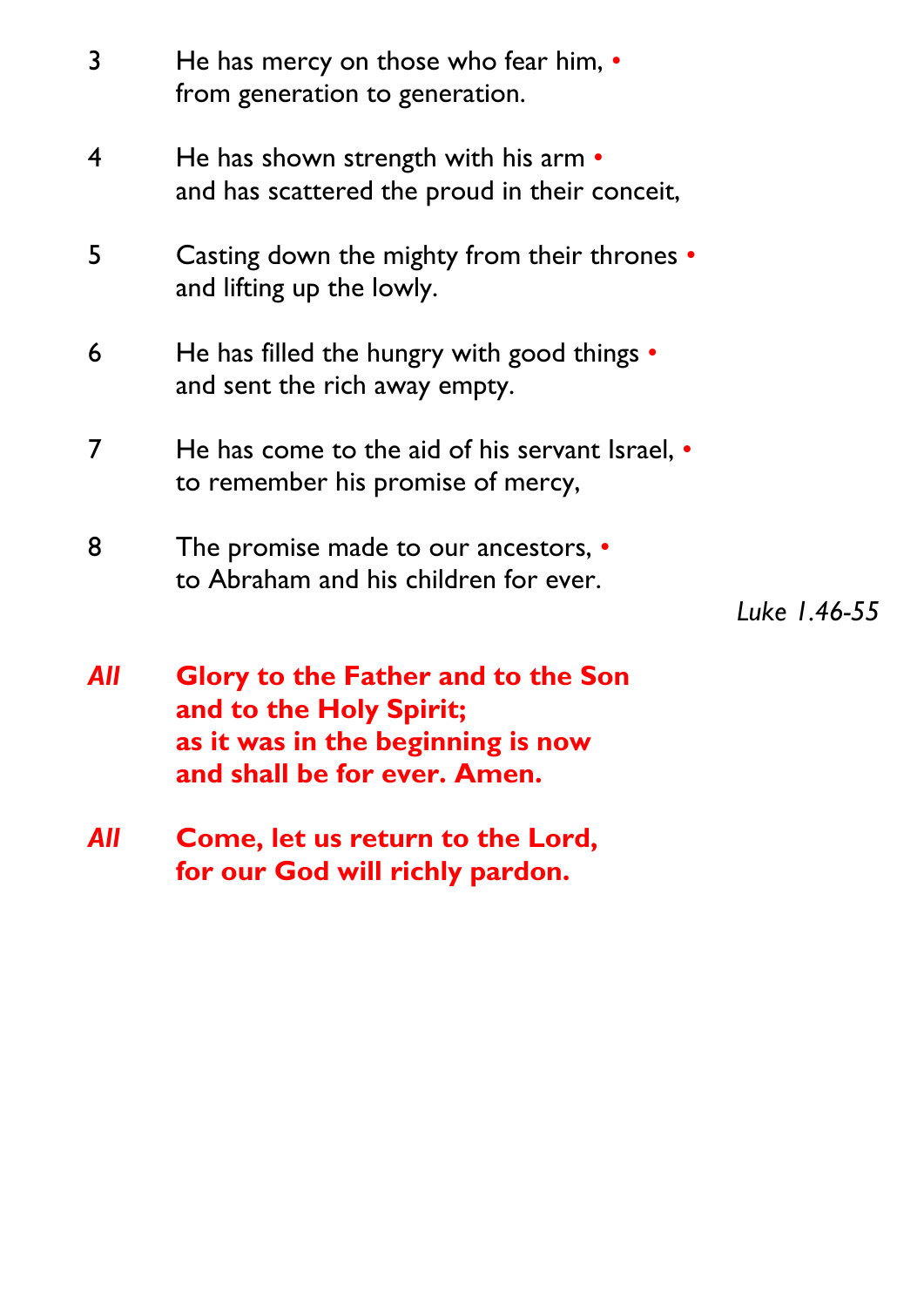# **Prayers**

*Thanksgiving may be made for the day.*

*Intercessions are offered ¶ for peace ¶ for individuals and their needs*

#### *These responses may be used*

Lord, in your mercy

*All* **hear our prayer.**

**(or)**

Lord, hear us. *All* **Lord, graciously hear us.**

*Silence may be kept.*

# *The Collect of the day or the following is said*

Almighty and everlasting God, you hate nothing that you have made and forgive the sins of all those who are penitent: create and make in us new and contrite hearts that we, worthily lamenting our sins and acknowledging our wretchedness, may receive from you, the God of all mercy, perfect remission and forgiveness; through Jesus Christ our Lord.

*All* **Amen.**